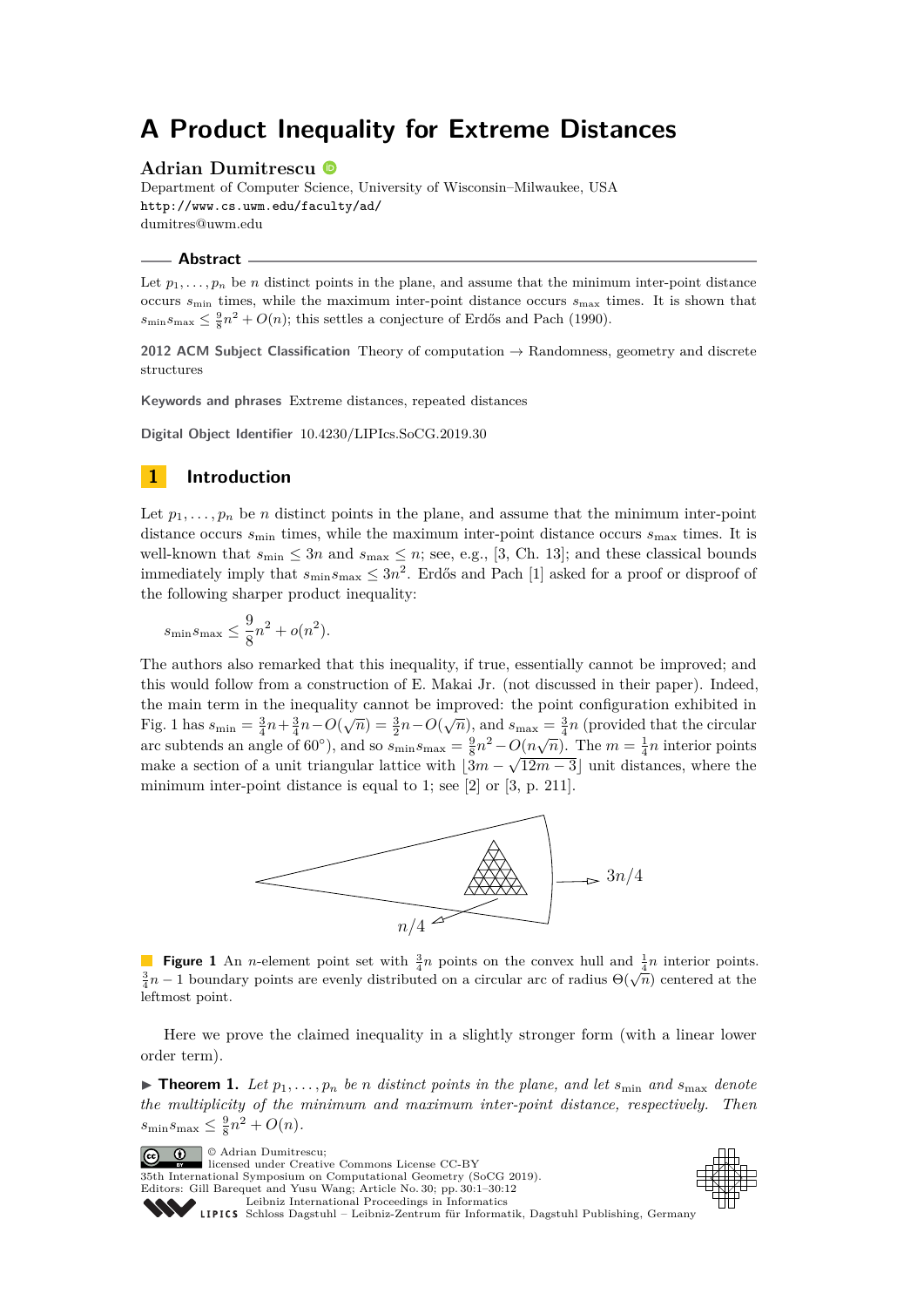# **30:2 A Product Inequality for Extreme Distances**

**Definitions and notations.** A convex polygon is one in *strictly convex* position, i.e., no three boundary points are collinear.

**Preliminaries.** Let  $S = \{p_1, \ldots, p_n\}$  be a set of *n* distinct points in the plane. Given two points *p* and *q*, let  $\ell(p,q)$  denote the line determined by *p* and *q*. Let *δ* and  $\Delta$  denote the minimum and maximum pairwise distance of *S*, respectively. We may assume that  $\delta = 1$ ; a standard packing argument then yields  $\Delta = \Omega(\sqrt{n})$ . Let  $G_{\delta}$  and  $G_{\Delta}$  denote the respective graphs. It is well-known that  $|E(G_{\delta})| \leq 3n$  and  $|E(G_{\Delta})| \leq n$ ; see, e.g., [\[3,](#page-11-0) Ch. 13].

For any point  $u \in S$ , let deg(*u*) denote its degree in  $G_{\delta}$ ; it is well known that deg(*u*)  $\leq 6$ for any  $u \in S$ . For any point  $u \in S$ , let  $\Gamma(u) = \{v \in S : uv \in E(G_{\delta})\}$ ; i.e.,  $\Gamma(u)$  is the set of vertices adjacent to *u* in  $G_\delta$ . For a point *u*, let  $x(u)$  and  $y(u)$  denote its *x*- and *y*-coordinates respectively.

For a point set *S*, conv(*S*) denotes the convex hull of *S*, and *∂*conv(*S*) denotes the boundary of conv $(S)$ . The perimeter of a polygon P is denoted by  $per(P)$ .

# **2 Setup of the proof**

Let  $H \subseteq S$  denote the set of (extreme) vertices of conv(*S*) labeled in a clockwise manner:  $H = \{u_1, u_2, \ldots, u_h\}$ , and so that indices can be read in a circular fashion, i.e.,  $u_{h+1} = u_1$ . We say that a vertex  $u_i \in H$  has a *flat neighborhood* if the interior angles of the seven vertices  ${u_{i-3}, u_{i-2}, u_{i-1}, u_{i+1}, u_{i+2}, u_{i+3}}$  all belong to the interval (179°, 180°). Observe that the number of vertices of conv $(S)$  that do *not* have flat neighborhoods is  $O(1)$ .

Let  $F \subseteq H$  denote the set of vertices of conv $(S)$  that have flat neighborhoods. Let  $D \subseteq H$ denote the set of vertices of conv(*S*) that are endpoints of some diameter pair. Put  $|D| = d$ ,  $f = |F|$ , and recall that  $h = |H|$ ; as such,  $d \leq h$  and  $f \leq h$ .

The set of points *S* can be partitioned into three parts as  $S = H \cup H' \cup I$ , where

- $H$  is the set of extreme vertices of conv(*S*); an element of *H* can be in any of the following sets  $D \cap F$ ,  $D \setminus F$ ,  $F \setminus D$ , or  $S \setminus (D \cup F)$ . Let  $u_1, \ldots, u_h$  (where  $u_{h+1} = u_1$ ) be the extreme vertices of  $conv(S)$  in clockwise order.
- $H'$  is the set of points on  $\partial \text{conv}(S)$  that are not in *H* (the interior angle of each vertex in  $H'$  is 180 $\circ$ ).
- *I* is the set of interior vertices, i.e., those that are not on  $\partial \text{conv}(S)$ .

<span id="page-1-1"></span>As mentioned earlier, we have

$$
s_{\max} \le d \le h. \tag{1}
$$

Indeed, the endpoints of any diameter pair must be extreme points on the boundary of conv(*S*). If  $d \leq n/3$ , then  $s_{\text{max}} \leq d \leq n/3$  and consequently,  $s_{\text{min}} s_{\text{max}} \leq 3n \cdot \frac{1}{3}n = n^2$ , as required (with room to spare). We therefore subsequently assume that  $d \geq n/3$ ; and so we have  $h \geq d \geq n/3$ .

<span id="page-1-0"></span>► **Lemma 2.** *If*  $h \ge n/3$ *, then*  $\Delta \ge \frac{n}{3\pi}$ *; in particular*  $\Delta = \Omega(n)$ *.* 

**Proof.** Let  $p = \text{per}(\text{conv}(S))$ ; since  $\delta = 1$  and  $h \geq n/3$ , we have  $p \geq n/3$ . By a standard isoperimetric inequality,  $p \leq \pi \Delta$ ; see, e.g., [\[4\]](#page-11-4). Putting the two inequalities together yields  $\Delta \geq \frac{n}{3\pi}$ , as required.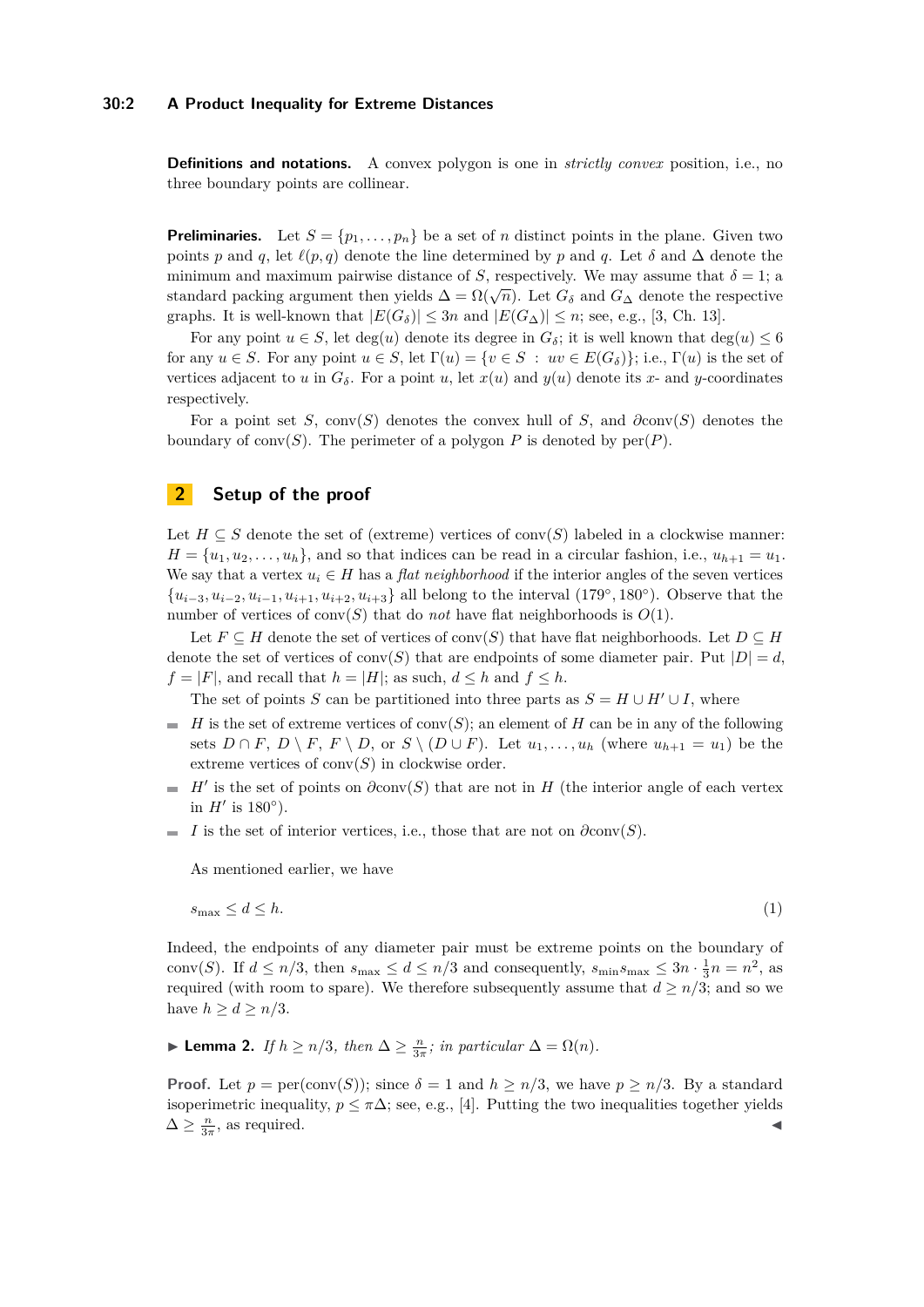# **3 Charging scheme**

Assume that each point in *S* carries an initial charge equal to its degree in  $G_{\delta}$  (at most 6). The scheme we discuss below transfers a unit charge from each convex hull vertex of degree 3 that belongs to  $D \cap F$  to one or two interior vertices, in such a way that the final charge of each interior vertex is at most 6. This achieves the desired effect that the endpoints on the convex hull of these edges are left with a charge of 2 (while their initial charge was 3). Once this goal is achieved, the upper bound we need on the number of unit distances follows from Lemma [5](#page-11-5) (in Section [5\)](#page-11-6).

The main difficulties posed by this plan are (i) deciding how to implement the charging scheme; and (ii) verifying its validity (namely that the final charge of each interior vertex is bounded from above by 6). We next describe the charging scheme, after which we show in Lemma [4](#page-7-0) that it works as intended.

# **Overview**

Recall that  $u_1, \ldots, u_h$  (where  $u_{h+1} = u_1$ ) are the extreme vertices of conv(*S*) in clockwise order. For any extreme vertex with a flat neighborhood  $u_i \in F$ , let  $\Sigma_{u_i}$  be an orthogonal coordinate system whose origin is  $u_i$ , and where the *x*-axis is a supporting line of  $conv(S)$ incident to  $u_i$ , and  $S$  lies in the closed halfplane below the *x*-axis. See Fig. [2.](#page-2-0) More precisely: if  $u_i u_{i+1} \in G_\delta$  and there exists  $v \in I$  s.t.  $u_i v, u_{i+1} v \in G_\delta$  (i.e.,  $\Delta u_i u_{i+1} v$  is an equilateral triangle), the *x*-axis will be chosen as  $\overrightarrow{u_i u_{i+1}}$ ; otherwise, the *x*-axis will be chosen so that  $S \setminus \{u_i\}$  lies strictly below this line and the bisector of the interior angle ∠*u*<sub>*i*−1</sub>*u*<sub>*i*</sub>*u*<sub>*i*+1</sub> is the negative direction of the *y*-axis.

<span id="page-2-0"></span>Having defined  $\Sigma_{u_i}$ , consider the rectangle  $R_{u_i} = [x(u_i) - 7/4, x(u_i) + 7/4] \times [y(u_i) - 2, y(u_i)]$ in this system. When sending charge from  $u_i$ , a reference will be made to  $R_{u_i}$  (in the details of the charging scheme).



**Figure 2** The coordinate system  $\Sigma_{u_i}$  and the axis-aligned rectangle  $R_{u_i}$  for a vertex  $u_i \in H$  with a flat neighborhood.

Vertices in  $H = \{u_1, \ldots, u_h\}$  are processed one by one in this order (pairs of adjacent vertices of *H* corresponding to equilateral triangles in  $G_{\delta}$  are processed at the same time). Equivalently, we keep the coordinate system fixed (with the two axes horizontal and vertical) and rotate  $S$  counterclockwise so that  $u_i$  is the highest vertex in  $S$  at the time it is processed;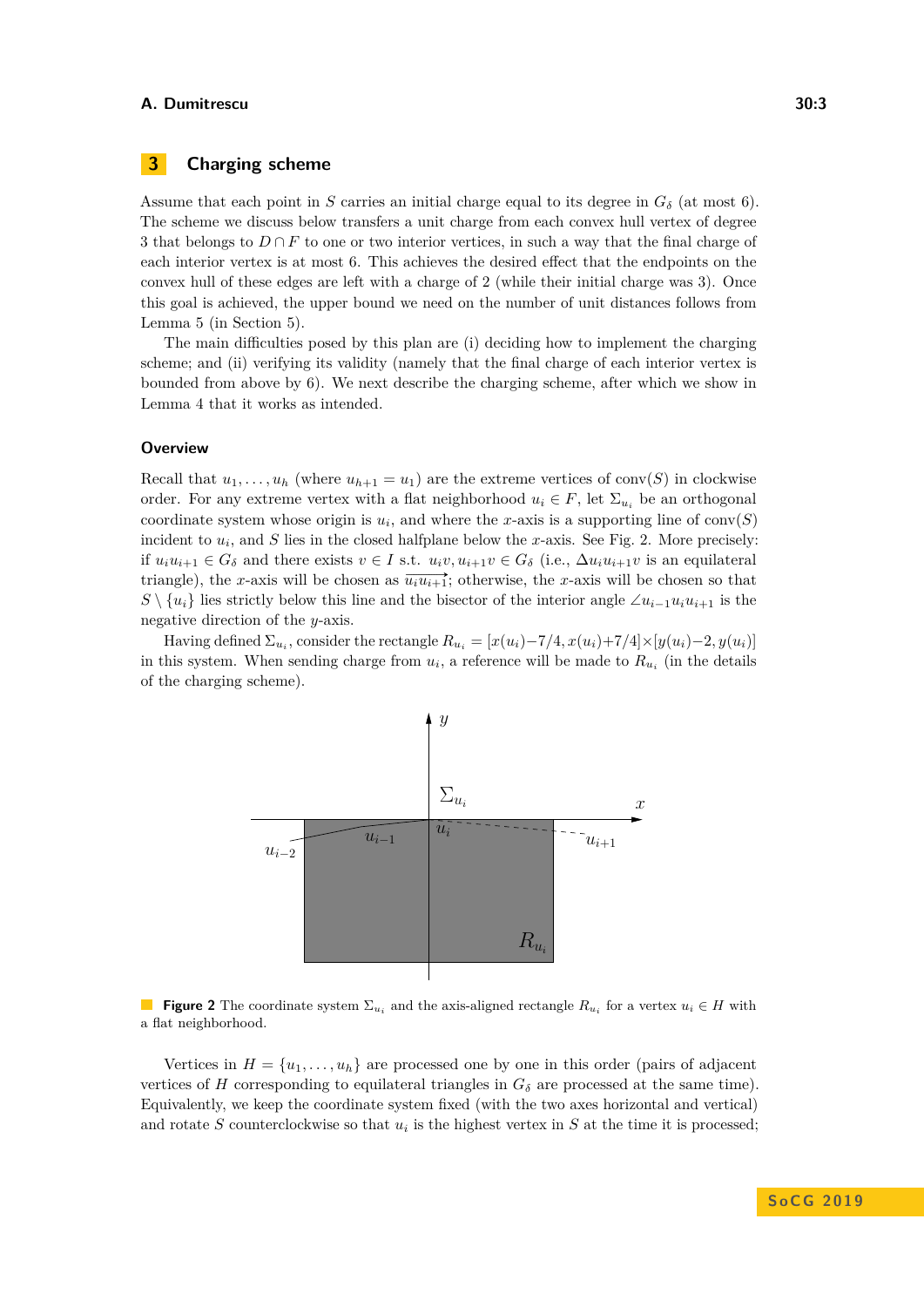## **30:4 A Product Inequality for Extreme Distances**

see Fig. [3](#page-3-0) (middle) for the case (a) when the *x*-axis will be chosen as  $\overline{u_i u_{i+1}}$ ; and see Fig. 3 (left) for the remaining case (b). In either case, the point set *S* is contained in the closed halfplane below the *x*-axis.

Let  $u_i \in D \cap F$  be an extreme vertex of degree 3; if the vertices in  $\Gamma(u_i)$  are ordered from left to right, let  $v_i \in \Gamma(u_i)$  be the second (middle) element. We refer to the edge  $u_i v_i$  as the *middle edge* associated (and incident) to *u<sup>i</sup>* .

(c) If  $u_i v$  and  $u_{i+1} v$  are unit edges incident to *v* connecting *v* with two non-adjacent extreme vertices  $u_i$  and  $u_{i+1}$  (i.e.,  $|u_i u_{i+1}| > 1$ ), then  $u_i v$  and  $u_{i+1} v$  are *not* middle edges, and so we are in the situation described in (a) or (b); see Fig. [3](#page-3-0) (right), where middle edges  $u_i v_i$  and  $u_{i+1} v_{i+1}$  will be those charged to interior vertices.

<span id="page-3-0"></span>

**Figure 3** Illustrations to the scenarios described in (a), (b) and (c). Middle edges are drawn in bold.

**Charging rules.** When handling the current vertex  $u_i$ , or two consecutive vertices  $u_i$ ,  $u_{i+1}$ that belong to a unit equilateral triangle, we use the coordinate system  $\Sigma_{u_i}$ . Let  $u_i v_i$  be the middle edge from *u<sup>i</sup>* , where *v<sup>i</sup>* is an interior vertex. We distinguish four cases, depending on whether (i) the degree of  $v_i$  is 6 or less than 6; and (ii)  $v_i$  is connected to one or two vertices on *∂*conv(*S*). The following charging rules are observed:

- **1.** Every middle edge has its unit charge distributed to one or two interior vertices.
- **2.** Charging amounts can be 1*/*2 or 1: we sometimes transfer the entire unit charge of a middle edge to an interior vertex and sometimes split the unit charge into two equal parts, 1*/*2, that are sent to two different interior vertices.
- **3.** The unit charge on the middle edge incident to  $u_i$  is distributed to one or two interior vertices at distance at most 2 in  $G_{\delta}$ ; i.e., this charging process can only affect vertices in  $\Gamma(u_i) \cup \Gamma(\Gamma(u_i)).$

Before the execution of the charging scheme, we clearly have  $s_{\min} = \frac{1}{2} \sum_{p \in S} \deg(p)$ . The charging scheme that is put in place transfers one unit from each extreme vertex of degree 3 that is an element of  $D \cap F$  to one or two interior vertices. After completion,  $s_{\min}$  can be calculated in an alternative way, as half the sum of final charges of all vertices (Lemma [5](#page-11-5) in Section [5\)](#page-11-6).

### **Details**

**Case 1:** deg( $v_i$ ) = 6, and  $u_i v_i$  is the unique unit edge incident to  $v_i$  connecting  $v_i$  with an extreme vertex; see<sup>[1](#page-3-1)</sup> Fig. [4.](#page-4-0) Note that the six vertices in  $\Gamma(v_i)$  form a regular hexagon of unit side-length. Let  $a, b \in \Gamma(u_i) \cap \Gamma(v_i)$  be the other two common neighbors of  $u_i$  and  $v_i$ 

<span id="page-3-1"></span><sup>&</sup>lt;sup>1</sup> In all subsequent figures, solid edges are of unit length and middle edges are drawn in bold.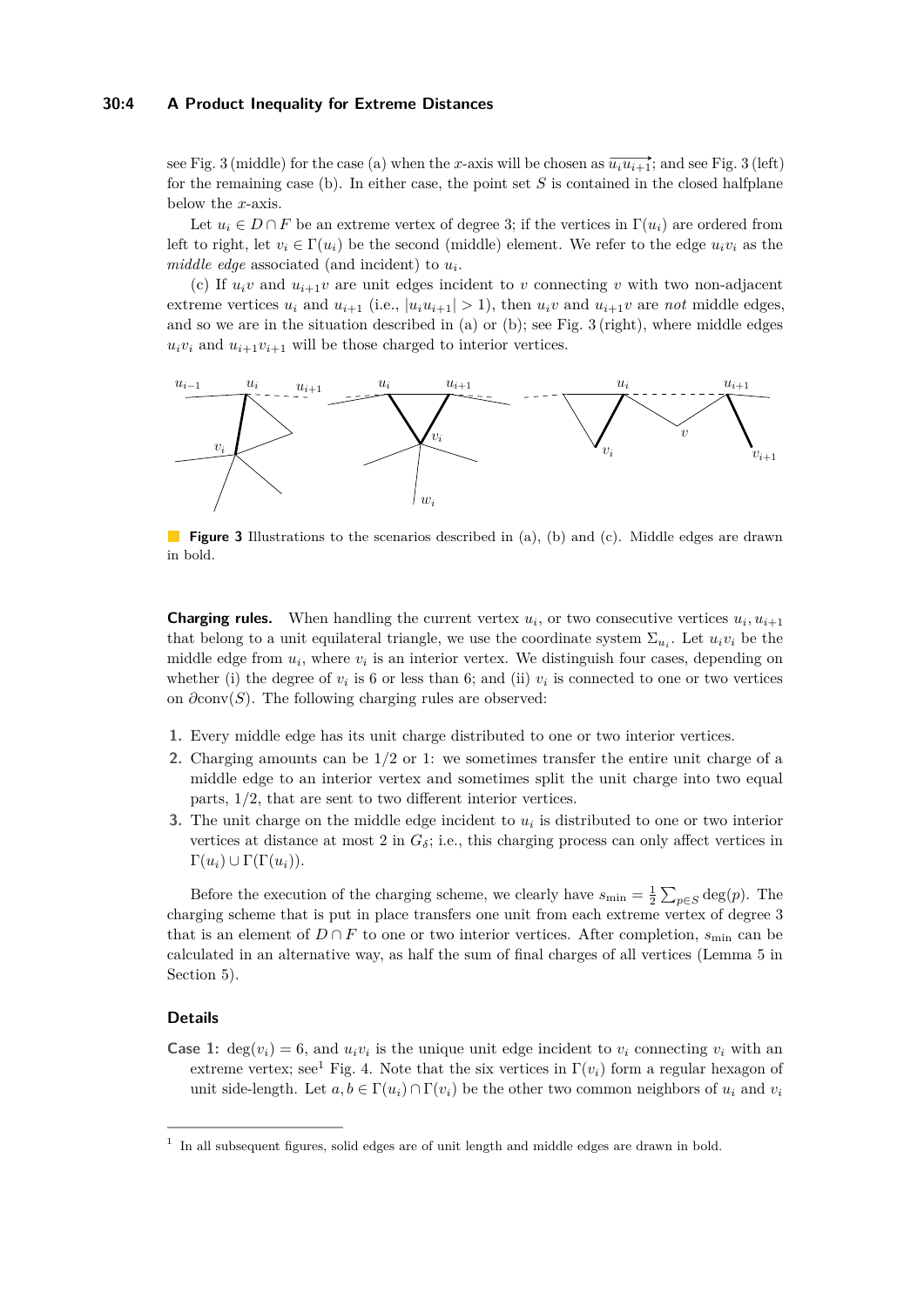<span id="page-4-0"></span>on the left and right, respectively. Note that  $\deg(a) \leq 5$ , and similarly,  $\deg(b) \leq 5$ ; indeed, if  $deg(a) = 6$  (or  $deg(b) = 6$ ), one element in  $\Gamma(a)$  (resp.,  $\Gamma(b)$ ) would lie strictly above  $u_i$ , a contradiction. Distribute the unit charge on edge  $u_i v_i$  into two equal parts:  $1/2$  to the left interior vertex *a* and  $1/2$  to the right interior vertex *b*. Observe that  $a, b \in R_{u_i}$ .



**Figure 4** Case 1. All points lie in the closed halfplane below the horizontal line incident to *ui*.

**Case 2:** deg( $v_i$ ) = 6, where  $u_i v_i$  and  $u_{i+1} v_i$  are unit edges incident to  $v_i$  connecting  $v_i$  with two adjacent extreme vertices  $u_i$  and  $u_{i+1}$ ; see Fig. [5](#page-4-1) (left). The argument assumes that both  $u_i$  and  $u_{i+1}$  are elements of  $D \cap F$ , since otherwise, there is no need to transfer charge from the respective unit edges. Note that the six vertices in  $\Gamma(v_i)$  form a regular hexagon of unit side-length. Let  $a \in \Gamma(u_i) \cap \Gamma(v_i)$  be the interior vertex on the left, and  $b \in \Gamma(u_{i+1}) \cap \Gamma(v_i)$  be the interior vertex on the right. Note that  $\deg(a) \leq 5$  and  $deg(b) \leq 5$ ; indeed, if say,  $deg(a) = 6$  (or  $deg(b) = 6$ ), the interior angle at  $u_i$  (resp., at  $u_{i+1}$ ) would be 180<sup>°</sup>, a contradiction, since we have assumed that  $u_i, u_{i+1} \in D$ .

We further identify other vertices of low degree that will be charged. Let  $w_i, w_{i+1} \in \Gamma(v_i)$ be the two neighbors of  $v_i$  below it, as in Fig. [5](#page-4-1) (right). Our charging scheme is symmetric, and here we show how to distribute the unit charge of edge  $u_{i+1}v_i$  to *b* and some other interior vertex (the distribution of the unit charge of edge *uiv<sup>i</sup>* is analogous, involving *a* and some other interior vertex).

<span id="page-4-1"></span>

**Figure 5** Case 2. All points lie in the closed halfplane below the horizontal line  $\ell(u_i, u_{i+1})$ .

If  $\deg(w_{i+1}) \leq 5$ , distribute the unit charge on edge  $u_{i+1}v_i$  into two equal parts:  $1/2$ to interior vertex *b* and  $1/2$  to the interior vertex  $w_{i+1}$ . We subsequently assume that  $deg(w_{i+1}) = 6$ . Let  $w_{i+2} \in \Gamma(b) \cap \Gamma(w_{i+1})$  be the interior vertex on the line  $\ell(w_i, w_{i+1})$ to the right. If  $\deg(w_{i+2}) \leq 5$ , distribute the unit charge on edge  $u_{i+1}v_i$  into two equal parts:  $1/2$  to interior vertex *b* and  $1/2$  to the interior vertex  $w_{i+2}$ . We subsequently assume that  $\deg(w_{i+2}) = 6$ . Let  $d \in \Gamma(b) \cap \Gamma(w_{i+2})$  be the interior vertex on the line  $\ell(v_i, b)$  to the right. Observe that  $\deg(d) \leq 4$ : since each element of  $\Gamma(d) \setminus \{b, w_{i+2}\}\$  must lie strictly below the line  $\ell(w_{i+2}, d)$ , there are at most two such vertices. In this last case, distribute the unit charge on edge  $u_{i+1}v_i$  into two equal parts:  $1/2$  to the interior vertex *b* and 1/2 to the interior vertex *d*. Observe that  $b, d, w_{i+1}, w_{i+2} \in R_{u_{i+1}},$  and similarly that  $a, c, w_i, w_{i-1} \in R_{u_i}$ .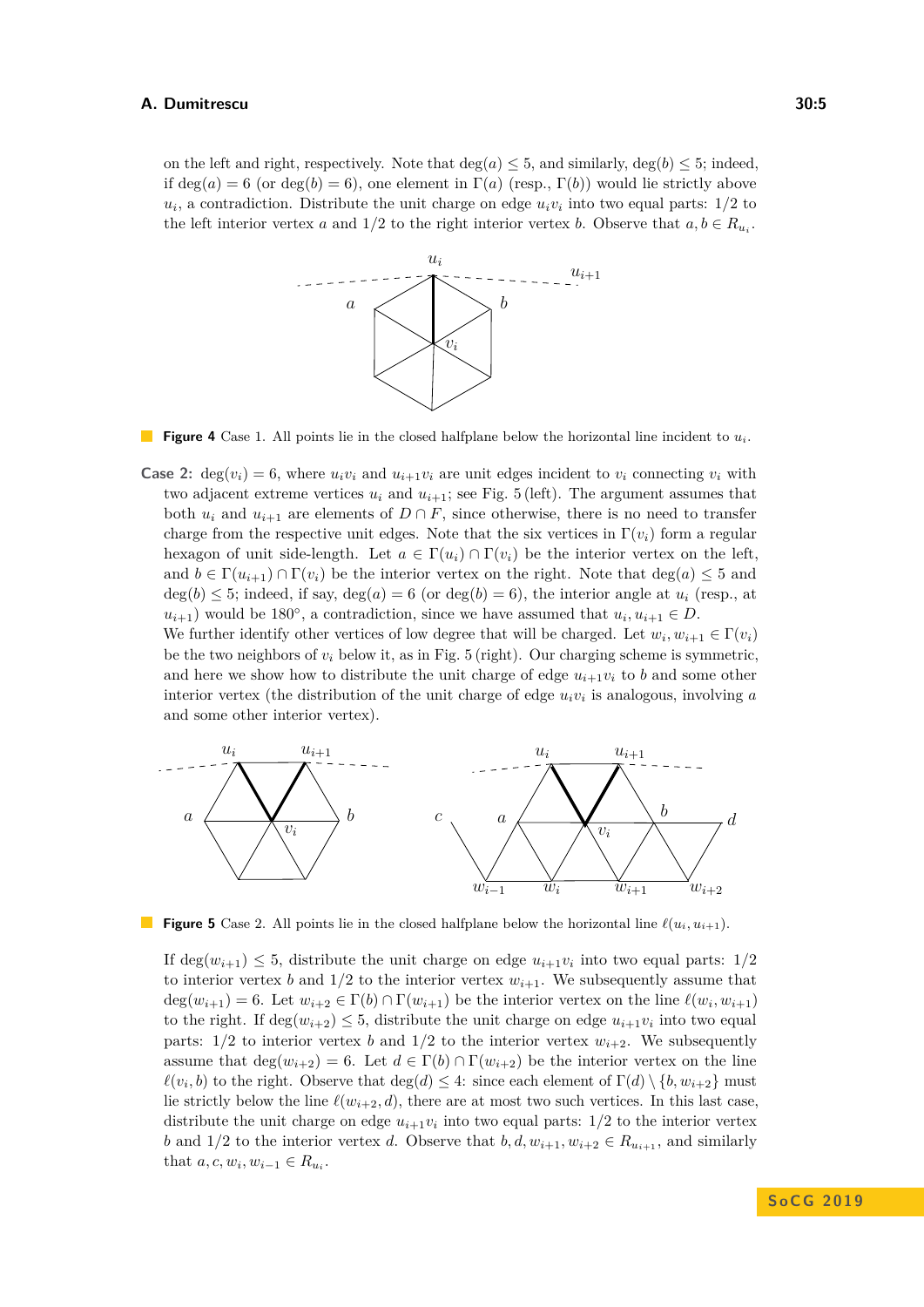# **30:6 A Product Inequality for Extreme Distances**

**Case 3:** deg $(v_i) \leq 5$ , and  $u_i v_i$  is the unique unit edge incident to  $v_i$  connecting  $v_i$  with an extreme vertex; see Fig. [6.](#page-5-0) If  $\deg(v_i) \leq 4$ , charge edge  $u_i v_i$  to the interior vertex  $v_i$ ; i.e.,  $v_i$  receives a unit charge; see Fig.  $6$  (left).

<span id="page-5-0"></span>

**Figure 6** Case 3. Left:  $\deg(v_i) = 4$ . Middle: *b* is the highest among  $\{a, b\}$ . Right: *c* is the highest among  ${c, d}$ . All points lie in the closed halfplane below the horizontal line incident to  $u_i$ .

If deg( $v_i$ ) = 5, refer to Fig. [6](#page-5-0) (middle and right). Let *a* and *b* be the two neighbors of  $v_i$ left and right of  $u_i$ , respectively; see Fig. [6](#page-5-0) (middle). Let  $\text{high}(a, b)$  denote the element of  $\{a, b\}$  which is the highest (i.e., closest to the *x*-axis of  $\Sigma_{u_i}$ ). Observe that high $(a, b)$ has degree at most 5; since otherwise, the *y*-coordinate of one of its neighbors (w.r.t. this coordinate system) would be non-negative, a contradiction. Further observe that high $(a, b)u_i$  is an edge in  $G_\delta$ ; since otherwise,  $u_i$  would not have degree 3 or its interior angle would be 180◦ , either of which is a a contradiction. Distribute the unit charge on edge  $u_i v_i$  into two equal parts:  $1/2$  unit to  $v_i$  and  $1/2$  unit to high $(a, b)$  (with ties broken arbitrarily). Observe that  $v_i, a, b \in R_{u_i}$ .

**Case 4:** deg( $v_i$ )  $\leq$  5, where  $u_i v_i$  and  $u_{i+1} v_i$  are unit edges incident to  $v_i$  connecting  $v_i$  with two adjacent extreme vertices  $u_i$  and  $u_{i+1}$ ; see Fig. [7](#page-5-1) (left). If deg( $v_i$ )  $\leq 4$ , distribute the two unit charge on  $u_i v_i$  and  $u_{i+1} v_i$  to  $v_i$ . Assume now that  $deg(v_i) = 5$  and let  $w_i$  denote the vertex in  $\Gamma(v_i)$  below  $v_i$  that is farthest from  $\ell(u_iu_{i+1})$ .

If  $deg(w_i) \leq 5$ , distribute the two units of charge for edges  $u_i v_i$  and  $u_{i+1} v_i$  into two equal parts: one unit to  $v_i$  and one unit to  $w_i$ . Observe that  $v_i, w_i \in R_{u_i}$ .

<span id="page-5-1"></span>

**Figure 7** Case 4. Left:  $\deg(w_i) = 5$ . Right:  $\deg(w_i) = 6$ . All points lie in the closed halfplane below the horizontal line  $\ell(u_i, u_{i+1})$ .

Assume now that  $deg(w_i) = 6$ ; observe that the six vertices in  $\Gamma(w_i)$  form a regular hexagon of unit side-length. Let  $a, b \in \Gamma(v_i) \cap \Gamma(w_i)$  be as in Fig. [7](#page-5-1) (right). We claim that  $\deg(a) \leq 5$  and  $\deg(b) \leq 5$ . We may assume that  $\angle av_iu_i \geq 90^\circ \geq \angle bv_iu_{i+1}$ .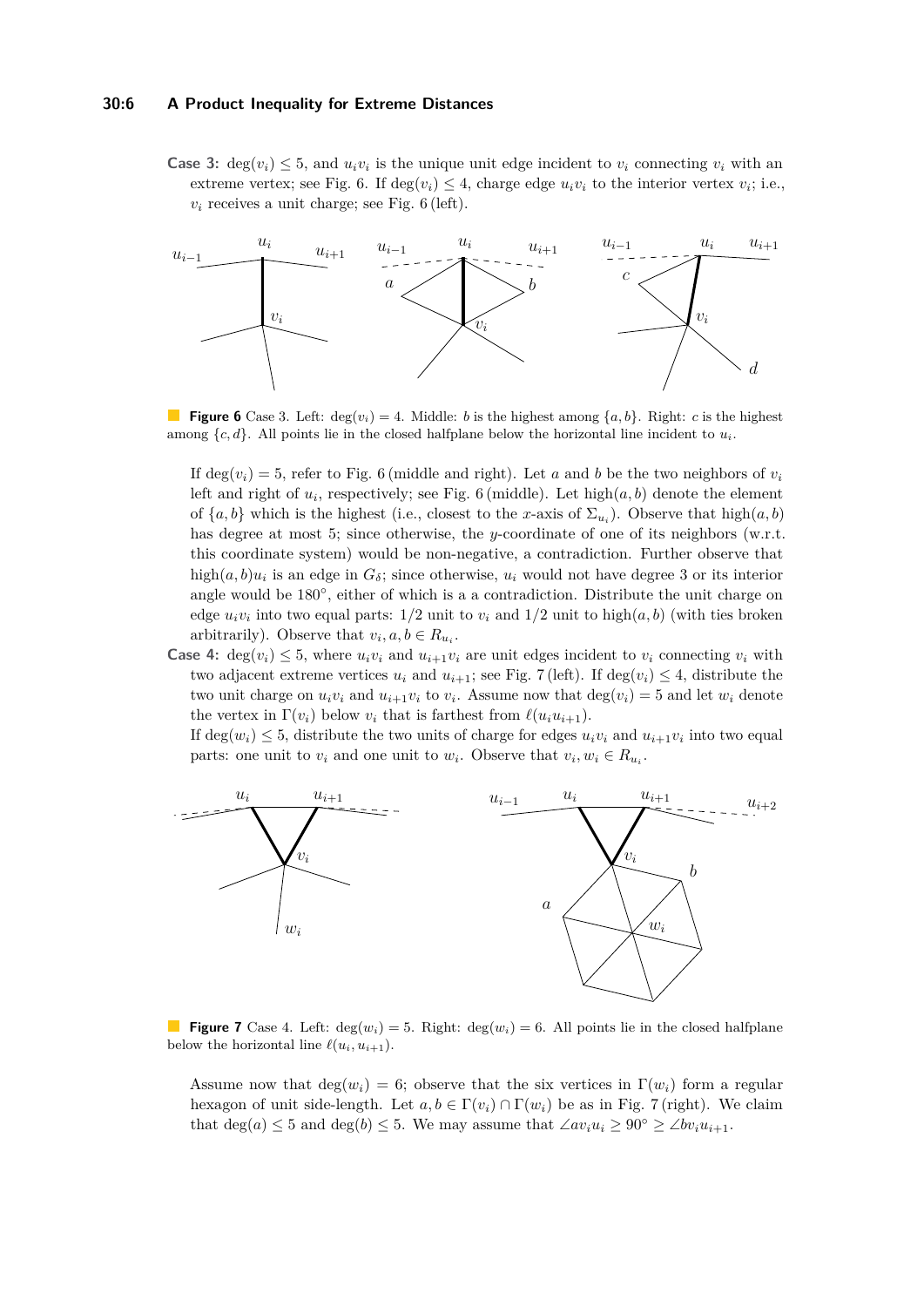If deg(*a*) = 6, let  $v_{i-1}$  be the next counterclockwise vertex after  $v_i$  in  $\Gamma(a)$ . Since the triangle  $\Delta av_{i-1}v_i$  is equilateral, this implies that  $v_{i-1}v_i$  is yet another edge in  $G_{\delta}$ , which is in contradiction with the assumption that  $deg(v_i) = 5$ .

If deg(*b*) = 6, then  $bu_{i+1}$  is an edge in  $G_{\delta}$ , thus  $v_i b \parallel u_i u_{i+1}$  and so  $v_i b$  is horizontal. Let *c* be the next clockwise vertex after  $u_{i+1}$  in  $\Gamma(b)$ . Then  $u_{i+1}c$  is also horizontal, thus  $c \in \partial \text{conv}(S)$ , which implies that the interior angle at  $u_{i+1}$  is 180<sup>°</sup>, which is a contradiction (we have assumed that  $u_i, u_{i+1} \in D$ ).

Since each of the two assumptions  $\deg(a) = 6$  and  $\deg(b) = 6$  leads to a contradiction, this proves the claim. Distribute the two unit charges for edges  $u_i v_i$  and  $u_{i+1} v_i$  as one unit to  $v_i$ ,  $1/2$  unit to *a* and  $1/2$  unit to *b*. (This can be also viewed as distributing the unit charge for  $u_i v_i$  as  $1/2$  unit to  $v_i$  and  $1/2$  unit to  $a$ , and distributing the unit charge for  $u_{i+1}v_i$  as  $1/2$  unit to  $v_i$  and  $1/2$  unit to b.) Observe that  $v_i, a \in R_{u_i}$  and  $v_i, b \in R_{u_{i+1}}$ .

**Illustration.** An example illustrating the final charges in a few representative cases is shown in Fig. [8.](#page-6-0)

<span id="page-6-0"></span>

**Figure 8** Charging illustrations for vertices on the upper hull; middle edges adjacent to extreme vertices of degree 3 in  $D \cap F$  are drawn in thick lines.

# **4 Charging scheme analysis**

By direct inspection of the scheme we note the two properties announced prior to describing the charging scheme:

I **Observation.** *The following hold:* (i) *Unit charges associated to middle edges are distributed to interior vertices in amounts of* 1*/*2 *or* 1*.* (ii) *The unit charge on the middle edge incident to*  $u_i$  *is distributed to one or two interior vertices at distance at most* 2 *in*  $G_\delta$ *; i.e., this process can only affect vertices in*  $\Gamma(u_i) \cup \Gamma(\Gamma(u_i))$ .

The following lemma specifies the range affected by one charge distribution.

<span id="page-6-1"></span>► **Lemma 3.** Let  $u_i \in D \cap F$  be a vertex of degree 3 that sends charge to some interior vertex  $v \in \Gamma(u_i) \cup \Gamma(\Gamma(u_i))$ *, where v is not necessarily unique. Then v can only receive charges from elements of*  $\{u_{i-3}, u_{i-2}, u_{i-1}, u_i, u_{i+1}, u_{i+2}, u_{i+3}\}.$ 

**Proof.** Write  $u = u_i$  (for short). Consider the coordinate system  $\Sigma_u$ , and the rectangle  $R_u = [x(u) - 7/4, x(u) + 7/4] \times [y(u) - 2, y(u)]$  in this system; refer to Fig [9.](#page-7-1) By the charging scheme,  $u$  can only send charges to interior vertices contained in  $R_u$ . Consider the larger *rectangle*  $R'_u = [x(u) - 15/4, x(u) + 15/4] \times [y(u) - 4, y(u)]$  ⊃  $R_u$ . Since *v* can only receive charges from vertices at distance at most 2 from it, any element sending charges to *v* would be contained in  $R'_u$ .

Since  $u \in D \cap F$ , *u* is an endpoint of a diameter pair, say, *uu*', where  $u' \in D$ . Observe that the ray  $\overline{uu'}$  makes an angle of at most  $1^{\circ}$  with  $\overline{r_u}$ , the vertical ray from *u* pointing downwards. Indeed, otherwise one of the two distances  $|u_{i-1}u'|$  and  $|u_{i+1}u'|$  would be larger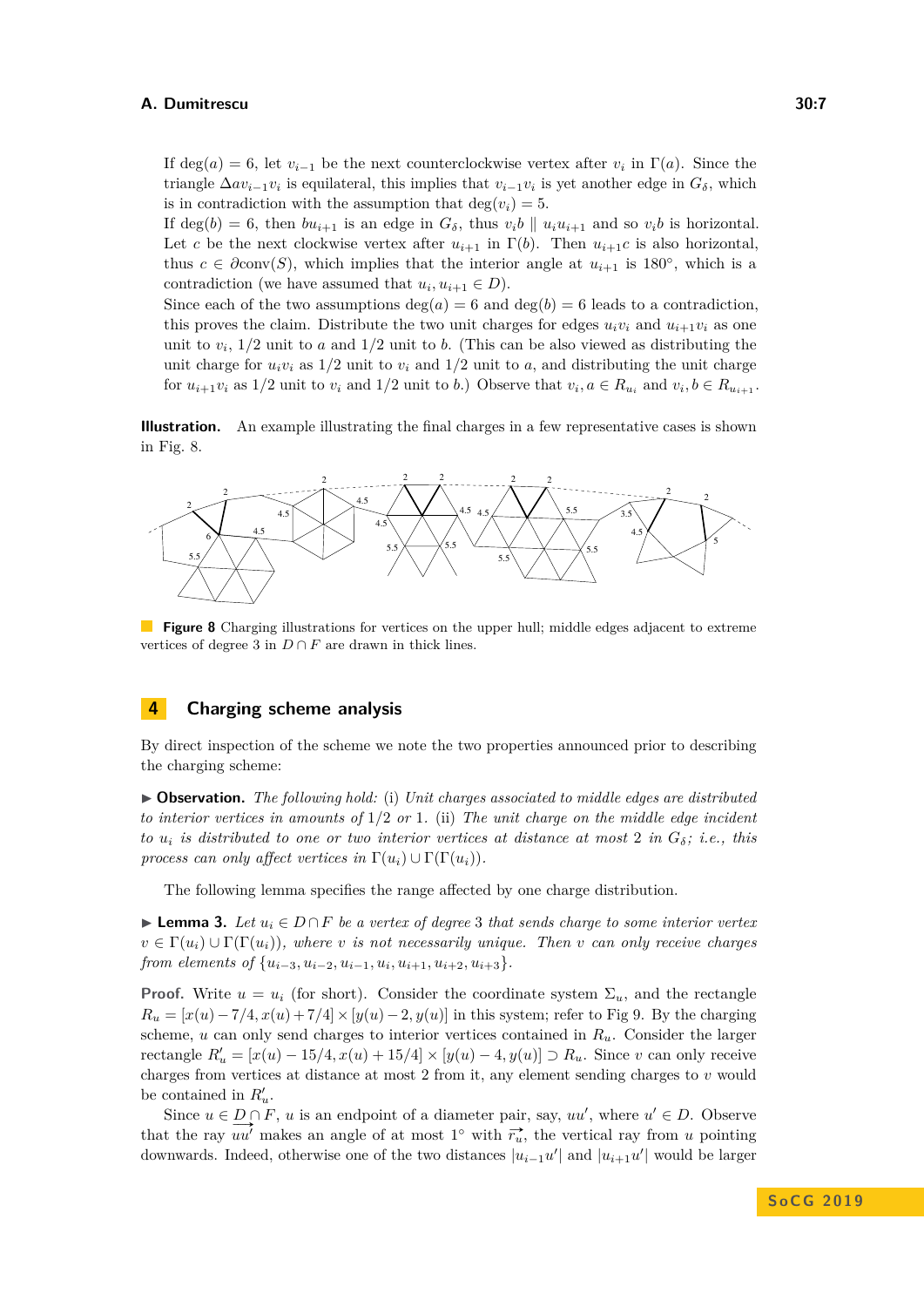<span id="page-7-1"></span>

**Figure 9** The flat neighborhood of  $u = u_i$  and a diameter pair  $(u, u')$ . All points lie in the closed halfplane below the horizontal line incident to *ui*.

than  $|uu'| = \Delta$ , as the longest side in an obtuse triangle. Recall that  $\Delta = \Omega(n)$  by Lemma [2;](#page-1-0) we may assume that *n* is large enough, e.g.,  $n \ge 100$ , so that  $\Delta \ge 10$ . By convexity, conv $(u_{i-3}, u_{i-2}, u_{i-1}, u_i, u_{i+1}, u_{i+2}, u_{i+3}, u')$  is empty of points from *H* in its interior. Recall that *u* has a flat neighborhood, and intuitively, this implies that *v* cannot receive charges from the 'other side' of the boundary. More precisely, since *u* has a flat neighborhood, the rectangle  $R'_u$  does not contain any elements of  $H \setminus \{u_{i-3}, u_{i-2}, u_{i-1}, u_i, u_{i+1}, u_{i+2}, u_{i+3}\},$ and so *v* cannot receive charges from elements in  $H \setminus \{u_{i-3}, u_{i-2}, u_{i-1}, u_i, u_{i+1}, u_{i+2}, u_{i+3}\},\$ as required.

We next formulate and prove the main property accomplished by the charge distribution.

#### <span id="page-7-0"></span>I **Lemma 4.** *The final charge for any interior vertex is at most* 6*.*

**Proof.** By Lemma [3](#page-6-1) it suffices to bound from above the charge received by an interior vertex from the left and from the right. Specifically, we show that the maximum final charge for any such vertex is at most 6.

- **Overcharging by Case 1 only:** Let *v* be an interior vertex of degree 5 that is charged as *b* in Fig. [4](#page-4-0) from the left (i.e., from an edge  $u_i v_i$  on the left), and as  $a$  in Fig. 4 from the right (i.e., from an edge  $u_i v_i$  on the right). The charges received sum up to at most  $\frac{1}{2} + \frac{1}{2} = 1$ , as required.
- **Overcharging by Case 1 and Case 2:** The argument is similar to that for the previous case. Let *v* be an interior vertex that is charged from the left as *b* or *d* in Fig. [5](#page-4-1) (right) and is charged from the right as *a* in Fig. [4.](#page-4-0) The charges received sum up to at most  $\frac{1}{2} + \frac{1}{2} = 1$ , as required.
- **Overcharging by Case 1 and Case 3:** Assume that an interior vertex receives a unit charge as vertex  $v_i$  in Fig. [6](#page-5-0) according to Case 3. This happens only when  $\deg(v_i) \leq 4$ ; and then it is easy to see that no overcharging can occur even if  $v_i$  receives  $1/2$  unit from the left and from the right (according to Case 1). In the remaining case,  $deg(v_i) = 5$ , both vertices that get charged according to Case 3, only receive 1*/*2 unit charge each. Since charges received from Case 1 are limited to  $1/2$  unit, the charges received by  $v_i$  sum up to at most  $\frac{1}{2} + \frac{1}{2} = 1$ , as required.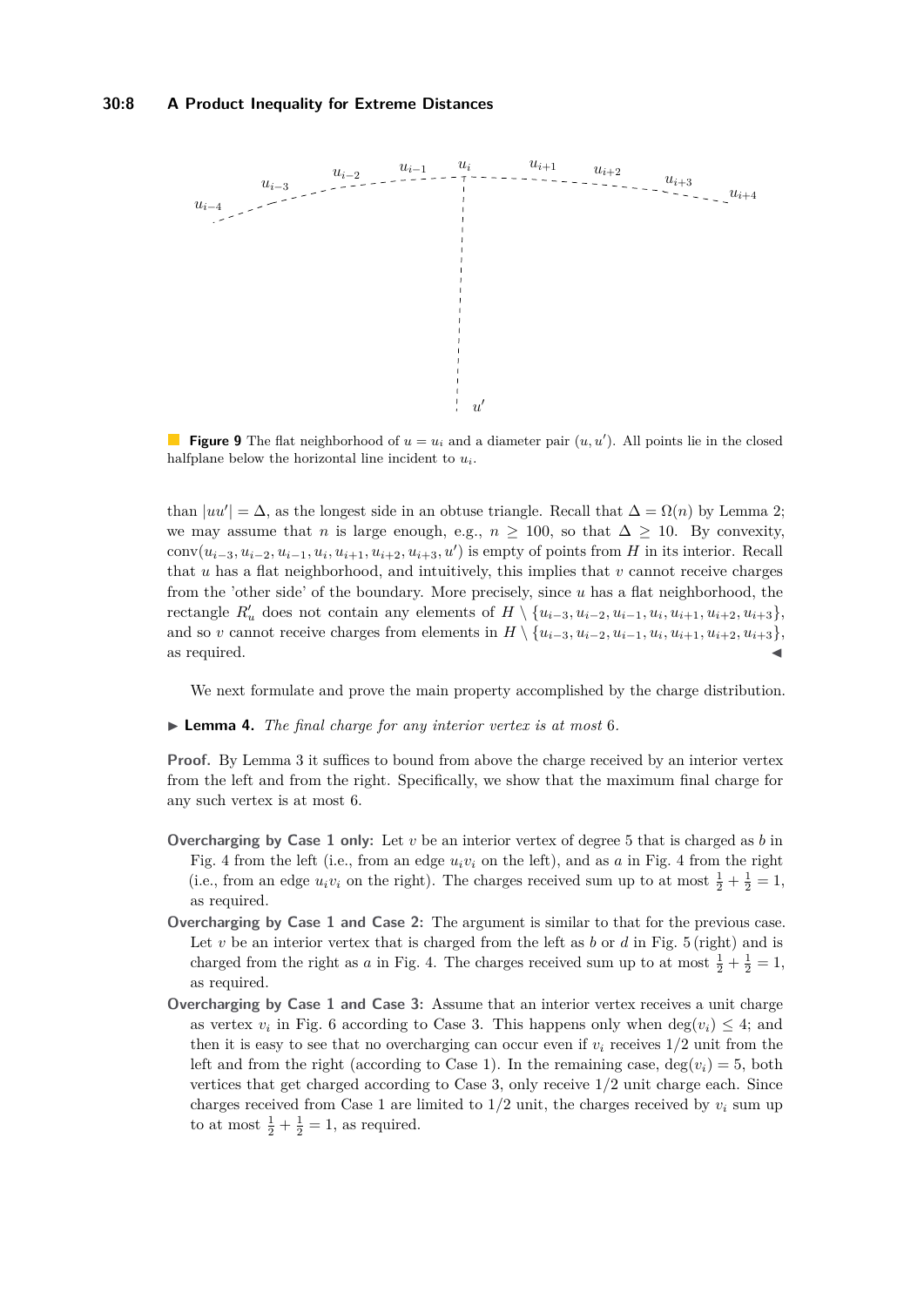**Overcharging by Case 1 and Case 4:** Assume that some interior vertex receives a unit charge from the left according to Case 4 and 1*/*2 unit charge from the right according to Case 1. See Fig. [10](#page-8-0) and Fig. [11,](#page-8-1) and observe that  $j = i + 2$ . First, consider the situation in Fig. [10,](#page-8-0) when  $deg(w_i) = 5$ . If the overcharged vertex is  $v_i = c$ , the interior vertex *c* would be adjacent to three extreme vertices  $(u_i, u_{i+1}, u_{i+2})$ , a contradiction. If the overcharged vertex is  $w_i = c$ , the distance from  $w_i$  to  $\ell(u_i u_{i+1})$  is at least  $2\frac{\sqrt{3}}{2} = \sqrt{3}$ ; on the other hand, the distance from  $c$  to the same line is less than 1, since  $u_{i+1}$  has a flat neighborhood. Therefore such an overcharging cannot occur.

<span id="page-8-0"></span>

**Figure 10** Overcharging by Case 4 (left) and Case 1 (right);  $\deg(w_i) = 5$ .

<span id="page-8-1"></span>Second, consider the situation in Fig. [11,](#page-8-1) when  $\deg(w_i) = 6$ . If the overcharged vertex is  $b = c$ , the charges received sum up to at most  $\frac{1}{2} + \frac{1}{2} = 1$ , as required.



**Figure 11** Overcharging by Case 4 (left) and Case 1 (right);  $deg(w_i) = 6$ .

- **Overcharging by Case 2 only:** Each charge received by an interior vertex is Case 2 is equal to 1*/*2; as such, an interior vertex of degree at most 5 can receive at most 1*/*2 units from the left and at most 1*/*2 units from the right, as required.
- **Overcharging by Case 2 and Case 3:** Refer to Fig. [12.](#page-9-0) Assume for contradiction that a vertex of degree at most 5 receives a 1*/*2 unit charge from the left according to Case 2 (as vertex *b*,  $w_{i+1}$ ,  $w_{i+2}$ , or *d*), and a 1/2 unit charge as vertex *c* or  $v_j$  according to Case 3. It is clear that  $j \geq i + 2$ . The charge received is at most  $\frac{1}{2} + \frac{1}{2} = 1$ , as required. The situation when  $\deg(v_i) \leq 4$  is similarly easy to analyze.
- **Overcharging by Case 2 and Case 4:** Assume for contradiction that an interior vertex has degree 5 and receives a 1*/*2 unit charge from the left according to Case 2, and a one unit charge from the right according to Case 4; see Fig. [13.](#page-9-1) Then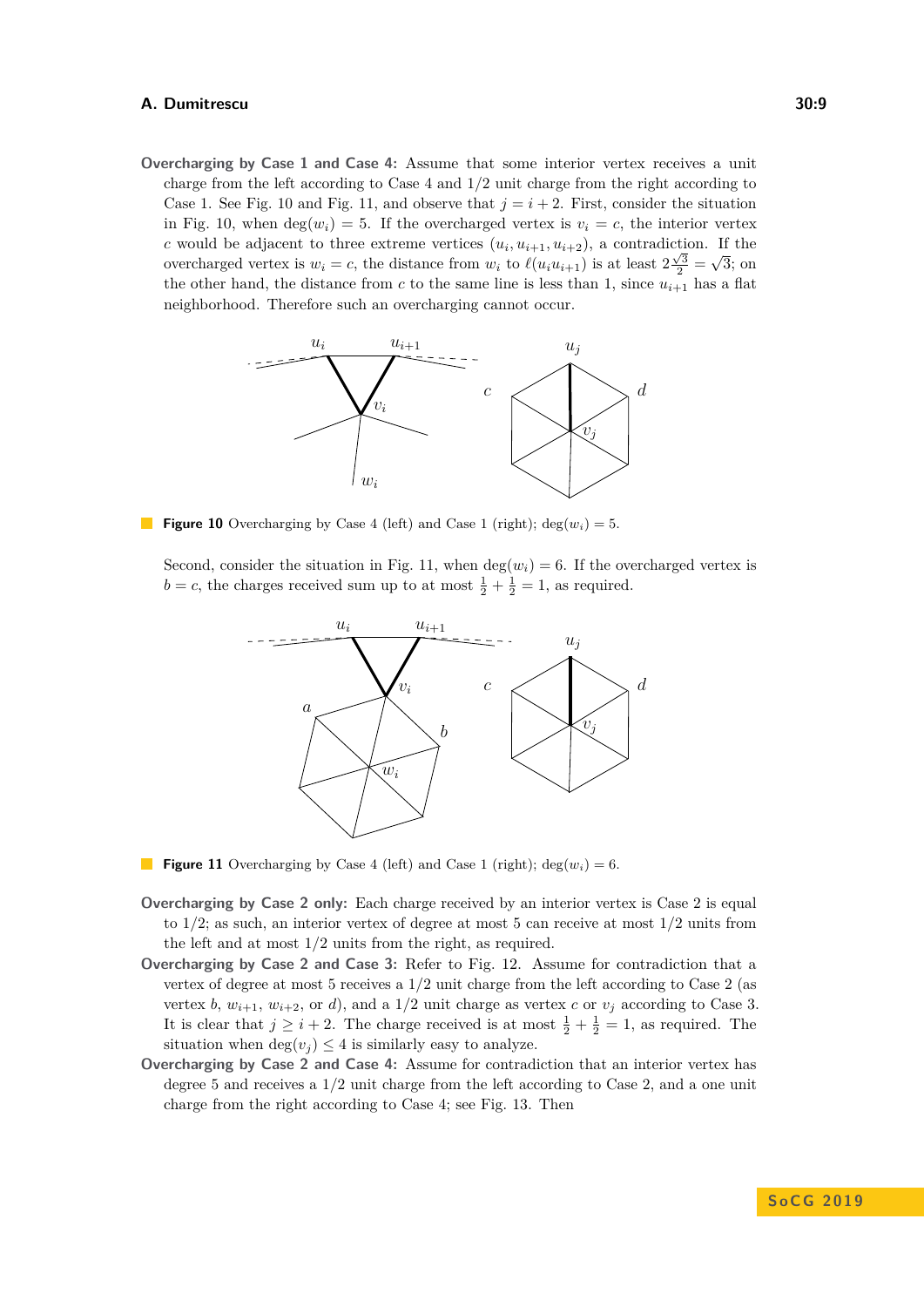# **30:10 A Product Inequality for Extreme Distances**

<span id="page-9-0"></span>

**Figure 12** Overcharging by Case 2 (left) and Case 3 (right).

- vertex  $w_{i+2}$  on the left must coincide with vertex  $w_i$  on the right.
- vertex *b* on the left must coincide with vertex *e* on the right. ÷.
- vertex *d* on the left must coincide with vertex  $v_j$  on the right.

However this is impossible to achieve with  $u_i, u_{i+1}, u_j, u_{j+1}$  consecutive extreme vertices with flat neighborhoods, since  $u_j, u_{j+1}$  would need to lie strictly below  $\ell(u_i, u_{i+1})$ , while the triangle  $\Delta v_j u_j u_{j+1}$  is equilateral and  $\ell(u_j, u_{j+1})$  is almost horizontal (recall from Case 2 that  $\deg(d) \leq 4$  due to some restrictions imposed on its neighbors). The above conditions imply that  $v_j$  is lower than  $d$  and so the two points cannot coincide.

<span id="page-9-1"></span>

**Figure 13** Overcharging by Case 2 (left) and Case 4 (right).

- Overcharging by Case 3 only: Since  $v_i$  is is adjacent to exactly one extreme vertex,  $v_i$ cannot receive multiple charges. Any other vertex can only receive a 1*/*2 unit charge from the left and a 1*/*2 unit charge from the right. As such, the charge received is bounded from above by  $\frac{1}{2} + \frac{1}{2} = 1$ , as required.
- **Overcharging by Case 3 and Case 4:** Observe that vertex  $v_i$  in Case 4, see Fig. [7](#page-5-1) (left or right), is adjacent to exactly two extreme vertices; consequently it cannot receive any charge according to the procedure in Case 3. Similarly, observe that vertex  $w_i$  in Case 4, see Fig. [7](#page-5-1) (left), is not adjacent to any extreme vertex; consequently it cannot receive any charge according to the procedure in Case 3.

Consider now the scenario illustrated in Fig. [14](#page-10-0) in which  $\deg(v_i) = \deg(v_i) = 5$ ; observe that  $j = i + 2$ . If  $b = v_j$  receives a  $1/2$  unit charge according to Case 4 and another  $1/2$ unit charge according to Case 3, the charge received is bounded from above by  $\frac{1}{2} + \frac{1}{2} = 1$ , as required; see Fig. [14](#page-10-0) (middle). Similarly, if  $b = c$  receives a  $1/2$  unit charge according to Case 4 and another 1*/*2 unit charge according to Case 3, the charge received is at most  $\frac{1}{2} + \frac{1}{2} = 1$ , as required; see Fig. [14](#page-10-0) (right). Therefore such an overcharging cannot occur.

**Overcharging by Case 4 only:** Refer to Fig. [15](#page-10-1) and Fig. [16;](#page-10-2) observe that  $j = i + 2$ . One possibility is having  $w_i = a$ , with  $w_i$  receiving a unit charge according to Case 4 (on the left) and *a* receiving a 1*/*2 unit charge according to the same case (on the right); see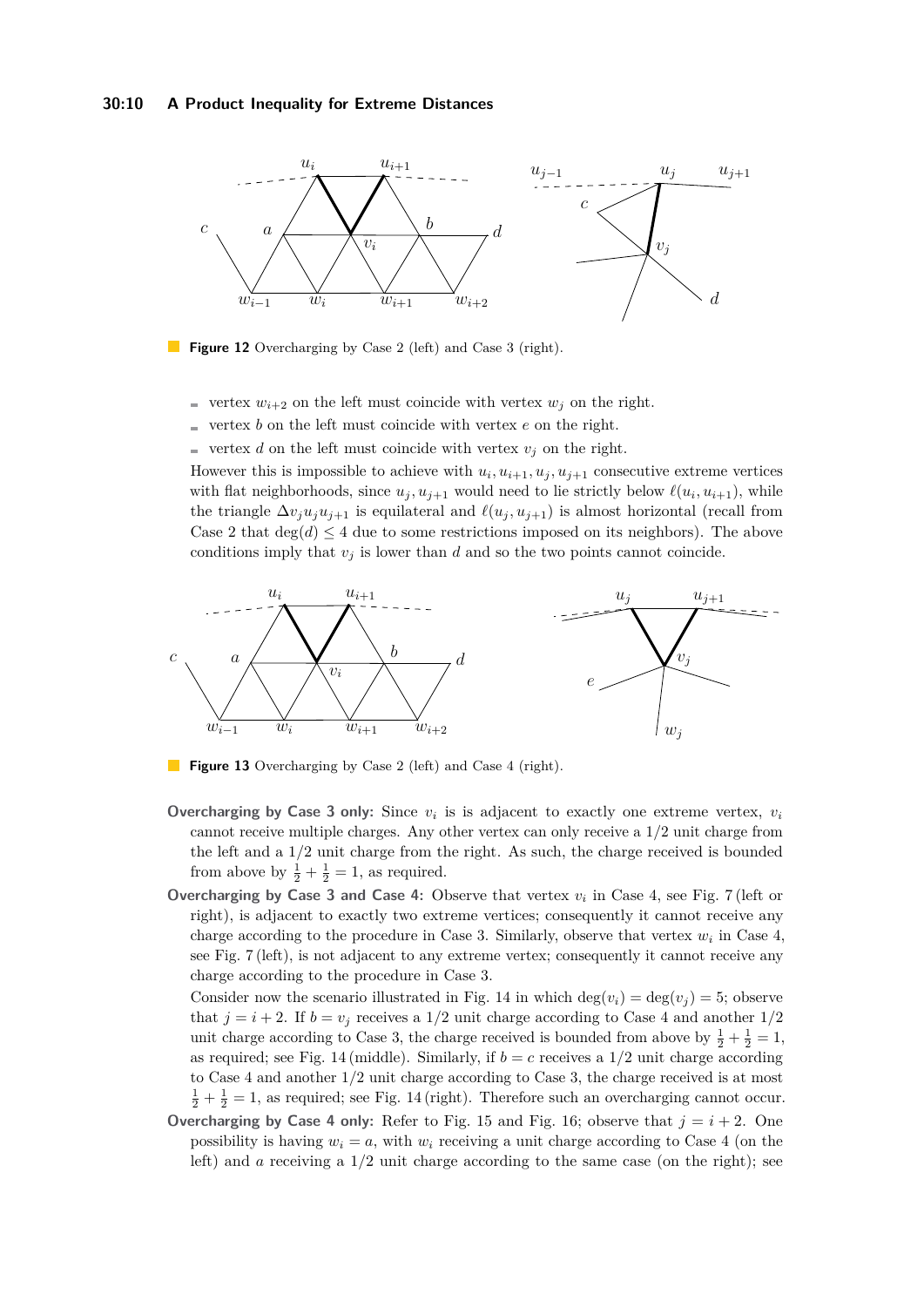<span id="page-10-0"></span>

**Figure 14** Overcharging by Case 4 (left) and Case 3 (middle and right).

Fig. [15.](#page-10-1) However this requires  $v_i v_j$  to be yet another edge in  $G_\delta$  beyond the five incident to  $v_j$ , contradicting the assumption of Case 4 that  $deg(v_j) = 5$ .

<span id="page-10-1"></span>

**Figure 15** Overcharging by Case 4 only.

Another possibility is having  $b = c$ , with *b* receiving a 1/2 unit charge according to Case 4 (on the left) and *c* receiving a 1*/*2 unit charge according to the same case (on the right); see Fig. [16.](#page-10-2) The charge received is at most  $\frac{1}{2} + \frac{1}{2} = 1$ , as required.

<span id="page-10-2"></span>

**Figure 16** Overcharging by Case 4 only.

With all possibilities of potential overcharging having been analyzed, the proof of Lemma [4](#page-7-0) is now complete.